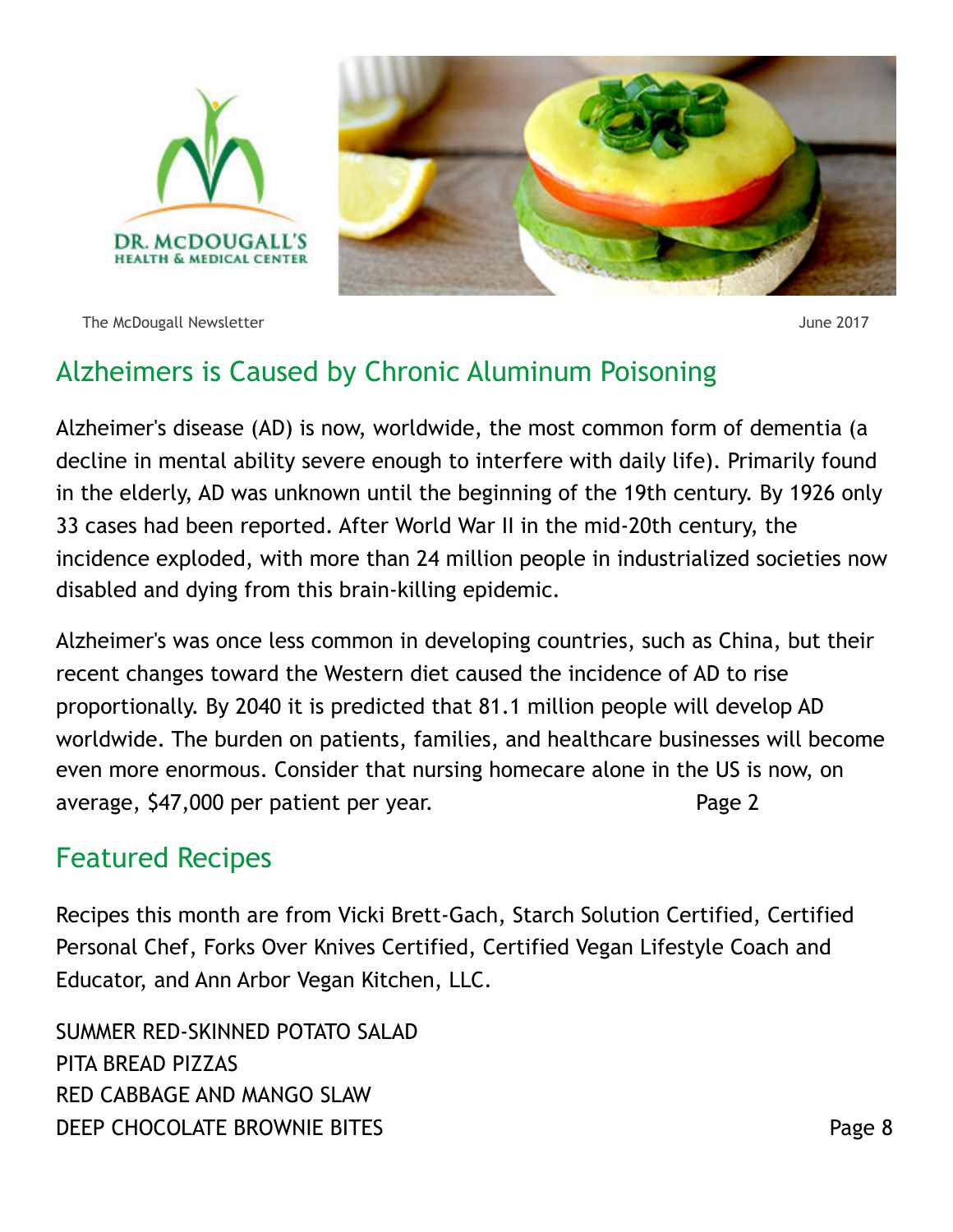# Alzheimers is Caused by Chronic Aluminum Poisoning

Alzheimer's disease (AD) is now, worldwide, the most common form of dementia (a decline in mental ability severe enough to interfere with daily life). Primarily found in the elderly, AD was unknown until the beginning of the 19th century. By 1926 only 33 cases had been reported. After World War II in the mid-20th century, the incidence exploded, with more than 24 million people in industrialized societies now disabled and dying from this brain-killing epidemic.

Alzheimer's was once less common in developing countries, such as China, but their recent changes toward the Western diet caused the incidence of AD to rise proportionally. By 2040 it is predicted that 81.1 million people will develop AD worldwide. The burden on patients, families, and healthcare businesses will become even more enormous. Consider that nursing homecare alone in the US is now, on average, \$47,000 per patient per year.

Aluminum toxicity has been considered to be the cause of AD for more than a century. Besides being the third most abundant element on Earth (after oxygen and silicon), aluminum is the most brain-toxic metal we commonly come in contact with. The original source of this metal is earth (dirt, rocks, and clay). Naturally aluminum is not found in the animal kingdom and is only present in plants as compounds that are not readily absorbed by the intestines of animals.

Human exposure to aluminum was rather limited up until the late 1880s. However, since the Industrial Revolution mankind has discovered how to refine aluminum extracted from the Earth's crust into aluminum compounds, such as aluminum sulfate and aluminum citrate, which are absorbed and concentrated in human tissues. For the past century we have lived in the "Aluminum Age." Nowadays most people are exposed to unsafe amounts through food, water, and air all day long.

You may be asking: "Why is aluminum poisoning not a major public health topic?" As with most of our chronic disease epidemics, getting the truth out to the public is fought by "Big Businesses." You know many other examples of money trumping truth; consider the cattle and dairy industries' efforts. In this case, it's the aluminum industries acting as the public's enemy. The [Aluminum Association's](http://www.aluminum.org/resources/electrical-faqs-and-handbooks/health) position is that "Aluminum is not linked to Alzheimer's disease…" They further emphasize, "…there is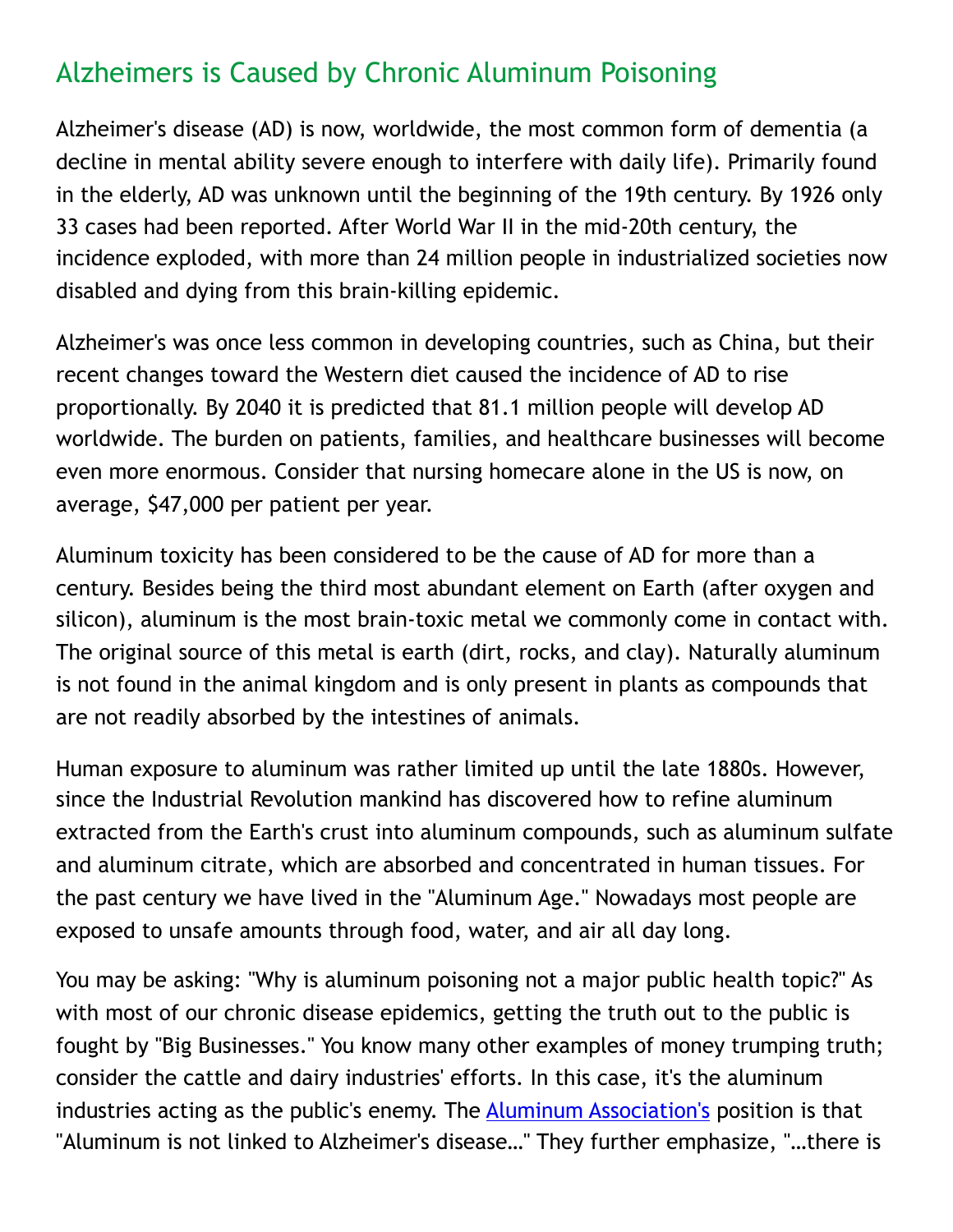no evidence that normal day-to-day use of aluminum products, whether in food, cookware, drinking water, antiperspirants, medicines or cosmetics, causes any adverse health effects." However, a review of the published scientific research should cause you to come to the [opposite conclusion](https://www.researchgate.net/publication/49682395_Aluminum_and_Alzheimer%27s_Disease_After_a_Century_of_Controversy_Is_there_a_Plausible_Link). Search the US National Library of Medicine at [www.pubmed.gov](https://www.pubmed.gov/) for "aluminum and Alzheimer's Disease" to find the 1041 articles (as of June 2017) published on this subject since 1965.

The [Undeniable Evidence](https://www.ncbi.nlm.nih.gov/pubmed/24577474)

In 1901, German neuropathologist [Alois Alzheimer](https://www.ncbi.nlm.nih.gov/pmc/articles/PMC3181715/pdf/DialoguesClinNeurosci-5-101.pdf) identified his first case of AD in a 5



particular sign whose presence indicates that a particular disease is present beyond any doubt.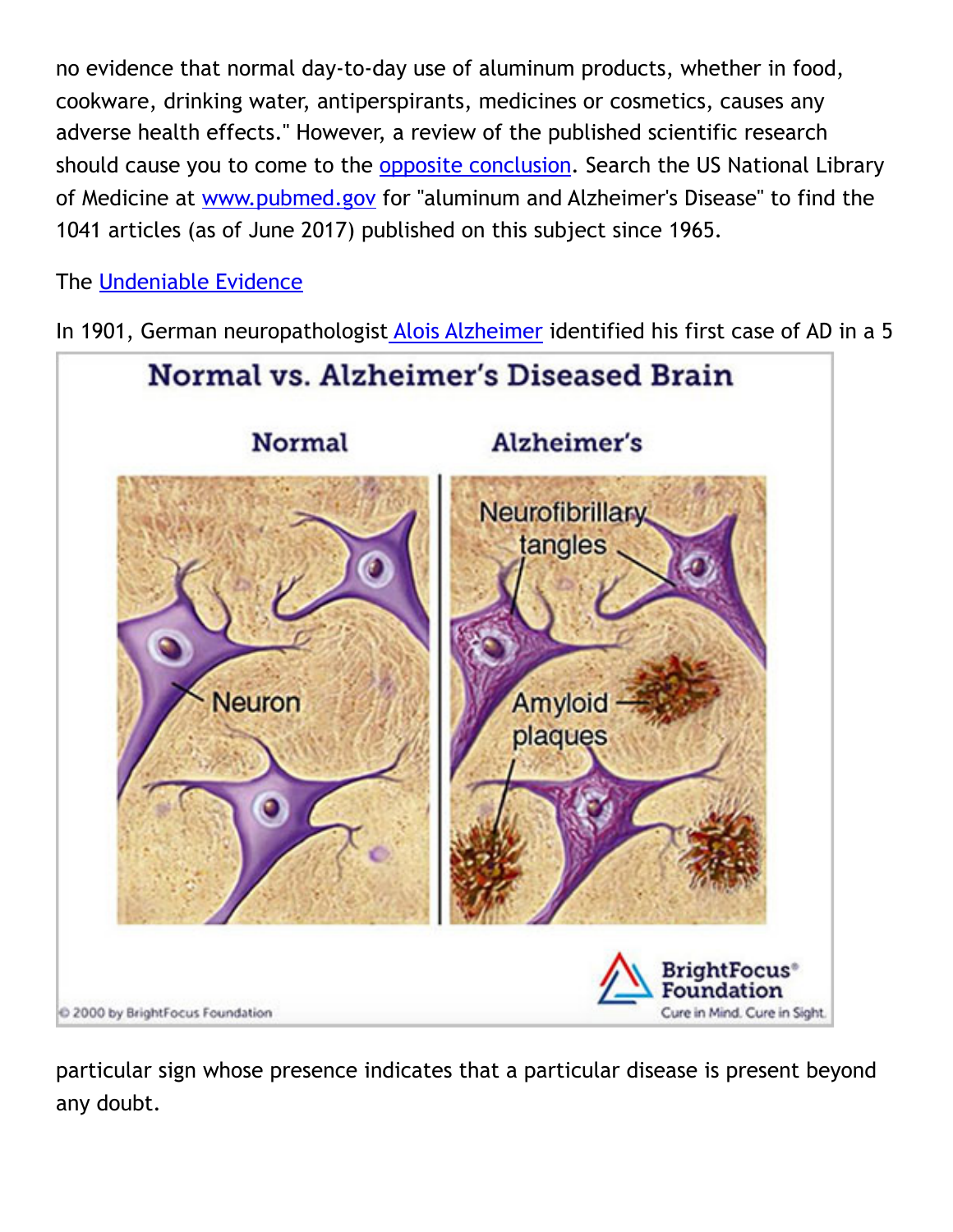Timeline of Evidence

1897: Aluminum found to be toxic to the brain and nervous system.

1901: First case of AD reported by German neuropathologist Alois Alzheimer.

1911: Dr. Alzheimer described in the *Lancet* the characteristic neurofibrillary tangles seen under his microscope of in his patient with AD.

1911: William Gies expressed concerns about the use of aluminum in baking powders, based on seven years of research on the effects of aluminum salts in animals and humans.

1926: Only 33 cases of AD had been reported.

1965: A [mechanism for aluminum](https://www.ncbi.nlm.nih.gov/pubmed/8574016) causing Alzheimer's Disease was shown by injecting animals (rabbits) with aluminum and producing neurofibrillary lesions (classic pathologic microscopic finding).

1973: Brains of patients with AD were reported to have 2 to 3 times more aluminum than people of comparable age without dementia.

1980: Scanning electron microscopy and x-ray spectrometry found pathognomonic lesions (neurofibrillary tangles) contained a central core of aluminum.

1983: A report was published that patients on chronic hemodialysis treatment for renal failure, receiving high concentrations of aluminum, developed "dialysis encephalopathy" with concentrations of aluminum in their body as much as 12 times normal.

1986: A higher aluminum content of drinking water was correlated with an increased the incidence of death from dementia worldwide. Eighteen studies have found this association. Aluminum is added by the water utility to increase the clarity of the water.

1991: Treatment with Desferrioxamine (DFO), a chelating agent with a high affinity for aluminum, [was found to reduce the amount of aluminum in the brain and body tissues and to slow the](https://www.ncbi.nlm.nih.gov/pubmed/8122302)  progression of AD in patients.

2015: More than 24 million cases of AD reported worldwide.

2017: Aluminum concentrations in the brains were reported to be directly correlated with the severity of AD in patients.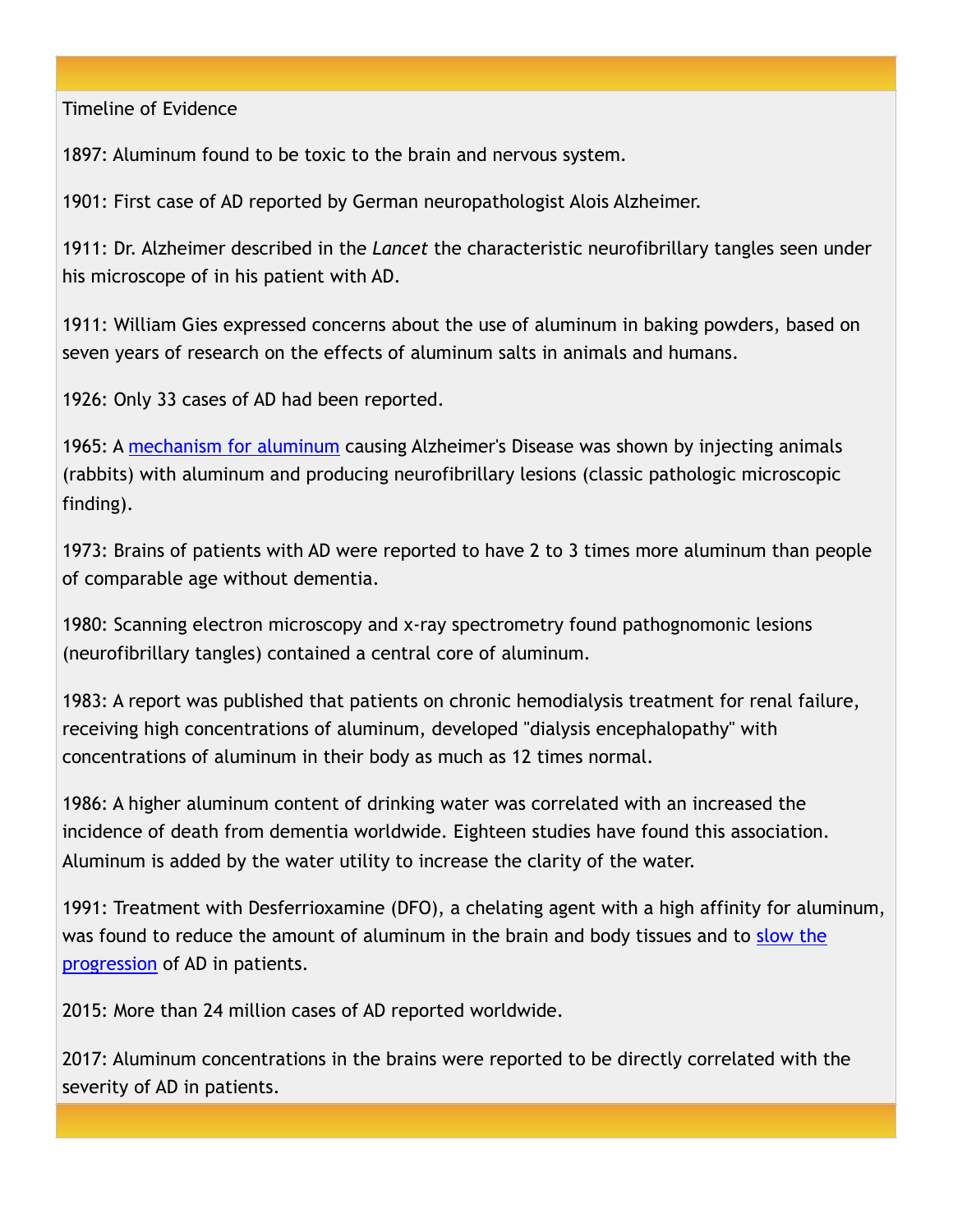Two published scientific reports are particularly incriminating of aluminum being the causative agent for AD. Research published in *Science* [in 1980](https://www.ncbi.nlm.nih.gov/pubmed/7367858) used scanning electron microscopy and x-ray spectrometry to more carefully examine these pathognomonic [lesions](https://www.ncbi.nlm.nih.gov/pubmed/28453491) (senile plaques and neurofibrillary tangles). Under this powerful magnification aluminum was found in the nuclear region of cells from the neurofibrillary tangles in diseased brains in patients with Alzheimer's Dementia, but not in cells outside of the neurofibrillary tangles and in patients of similar age without AD. [Additional research](https://pdfs.semanticscholar.org/08e1/d5459fb6522a3c2a4ab01194901b3b13f4ba.pdf) published since has found aluminum poisoning directly accounts for most of the scientific markers associated with AD.

The second convincing report was published in March of 2017 and established a direct human connection between the amount of aluminum accumulation in the brain and the severity of AD. Those who develop Alzheimer's disease in their late sixties and older accumulate more aluminum in their brain tissue than individuals of the same age without the disease. Some of the highest levels of aluminum ever measured in human brain tissues are found in individuals who have died with a diagnosis of "[familial AD"](https://www.ncbi.nlm.nih.gov/pubmed/28159219) (a rare rapidly progressive genetic variant with onset as early as 30 years).

## Primary Prevention: Avoid Aluminum Exposure

The primary approach to avoiding AD is to avoid exposure to aluminum through the gastrointestinal tract (eating and drinking), by breathing aluminum, and by skin exposure. Absorption of aluminum from the intestinal tract is small (less than 1%), however the total amount consumed of this metal in modern societies is large and becomes significant. Plant foods, including teas, are known to contain aluminum. Fortunately, as nature designed, most of it is bound to oxalate, silicates, and other elements that prevent absorption into the body. There is [no association](https://www.ncbi.nlm.nih.gov/pubmed/17643454) between drinking tea with large amounts of non-absorbable aluminum compounds in its leaves and AD.

The skin and lungs also provide common portals of entry for this bio-toxic metal. Many occupations have exposed workers to large amounts of aerosol aluminum in their working environment. Antiperspirants contain aluminum as an ingredient to inhibit the sweat glands. Not only is the aluminum absorbed when applied to the skin, but it is also inhaled as people spray their armpits daily. The [olfactory lobes](https://www.ncbi.nlm.nih.gov/pubmed/1776763)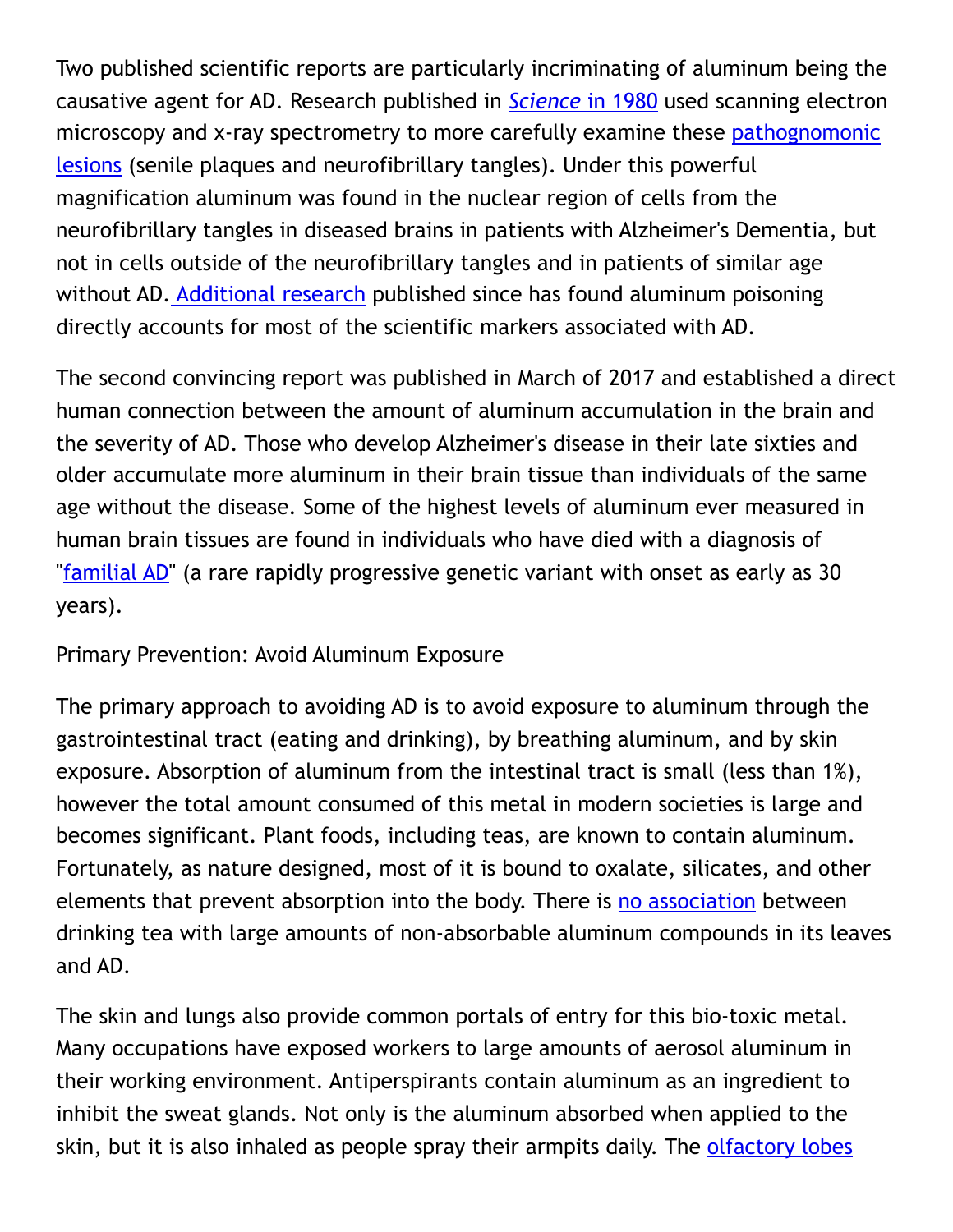(parts of brain connecting the nose with the brain) provide a direct connection between the outside environment and the brain, and more specifically, into those areas of the brain known to be most severely affected by AD. Breathing aluminum may account for far more entry of aluminum into the body tissues than eating and drinking it.

| <b>Common Sources of Aluminum Exposure</b> |
|--------------------------------------------|
| Drinking water                             |
| Coffee beverages using aluminum mokas      |
| Aluminum containers, foils, and cans       |
| Aluminum cookware and utensils             |
| <b>Food Additives</b>                      |
| Infant formulas                            |
| <b>Medications</b>                         |
| Personal hygiene products                  |
| <b>Vaccinations</b>                        |
|                                            |

Treating and Preventing AD

Avoiding aluminum exposure is your surest defense from developing AD. There are no doctor-prescribed medications that will slow or stop the progression of this form of dementia. However, aluminum removal from the body via the kidneys can be enhanced with clinical benefits also reported.

Desferrioxamine (DFO), a chelating agent with a high affinity for aluminum, was first reported in 1991 to remove this toxic metal from the body tissues and to [slow the](https://www.ncbi.nlm.nih.gov/pubmed/8122302)  [progression](https://www.ncbi.nlm.nih.gov/pubmed/8122302) of AD in patients. The treatment was twice a day injections of 125 mg of DFO for five days a week. Over two years of observation, the rate of decline in the clinical state of 48 patients was twice as rapid in the "no-treatment" group compared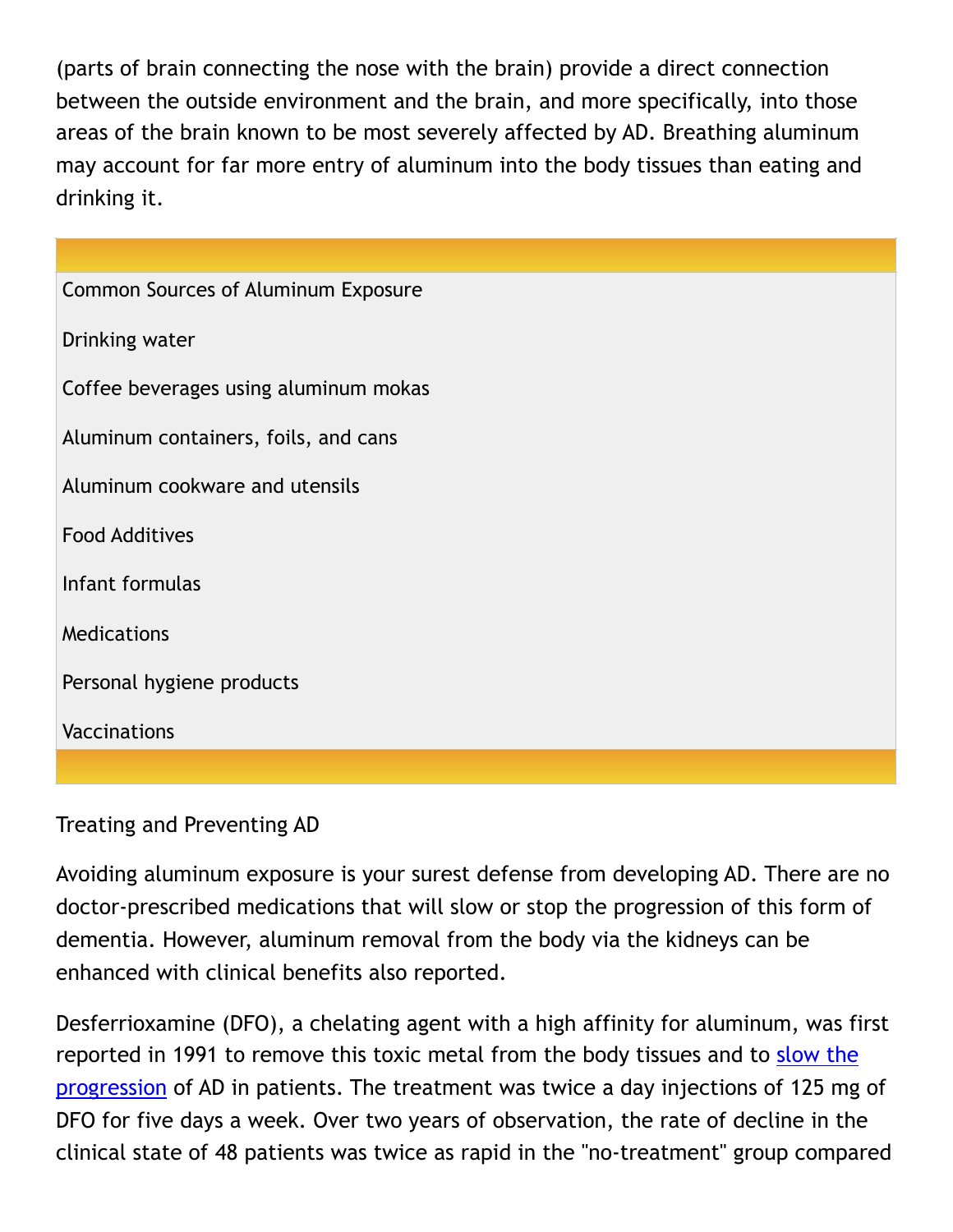with the "DFO-treated" group. Research continues today using a variety of agents that remove metals from the body as a way to slow and stop the progression of AD.

A simple, inexpensive approach of drinking [silicon-rich waters](https://www.ncbi.nlm.nih.gov/pubmed/22976072) is now being promoted as a way of enhancing the elimination of aluminum from the body, along with the hopes of helping people prevent and treat AD. Researchers asked patients with Alzheimer's to drink a liter (about 34 ounces) of a silicon-rich mineral water each day for 12 weeks. This "special water" increased the removal of aluminum via the kidneys into the urine and clinical improvement was seen in 3 of the 15 patients with AD. These silicon-rich beverages are easily found in stores and via [the Internet](http://www.dailymail.co.uk/health/article-4320406/Silicon-rich-mineral-water-new-healthy-have.html).

## A Safe, Practical Solution for AD

Aluminum is not a nutrient, thus there is no reason for it to be in your body. As always, money drives the message, and there is too much at stake to deliver simple, cost-free, side effect-free information about aluminum poisoning. Only avoiding aluminum is not all you should do. The [Western diet](https://www.ncbi.nlm.nih.gov/pmc/articles/PMC3405821/pdf/cshperspectmed-ALZ-a006239.pdf) in general has been associated with the risk of developing many forms of dementia, including vascular strokes and AD. Rather than spending your "golden years" with silver colored aluminum littered throughout your brain, now is a good time to make the change to [The McDougall](https://www.drmcdougall.com/health/education/cpb/)  [Program.](https://www.drmcdougall.com/health/education/cpb/)

My recommendation is to (1) throw out your aluminum pots and pans (use modern [non-stick ceramic titanium-based cookware](http://www.thecookwareadvisor.com/scanpan-fry-pans/)), (2) eat a starch-based diet prepared without aluminum additives, and (3) avoid aluminum-containing hygiene products. Adding silicon-rich drinking water appears to also be a safe and effective over-thecounter technique to remove aluminum that has already accumulated in your body.

For more information on aluminum and AD see my [June 2004 newsletter,](http://www.drmcdougall.com/misc/2004nl/040600pualzheimer.htm) "Alzheimer's Disease Can Be Safely Prevented and Treated Now."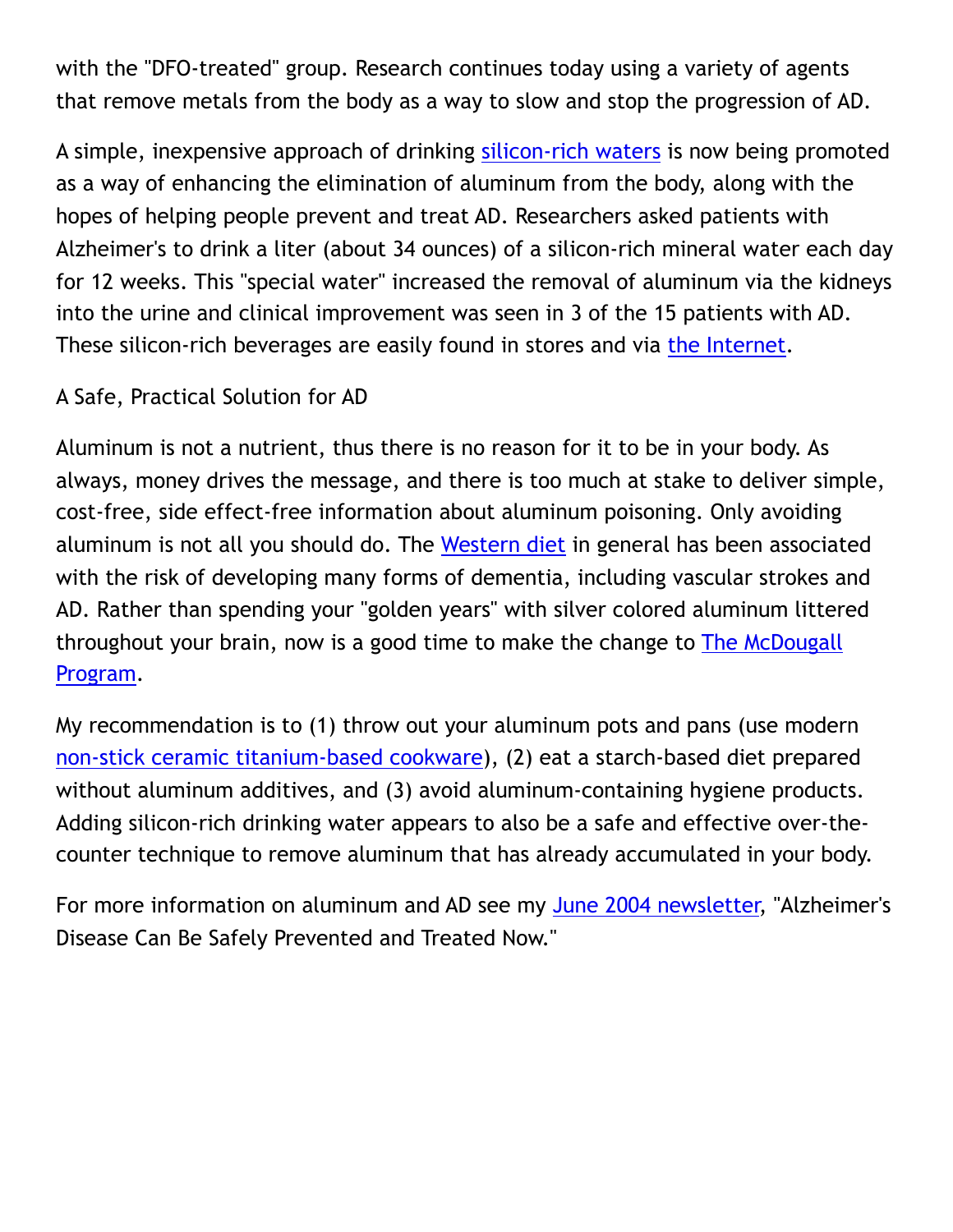# Featured Recipes

Recipes this month are from Vicki Brett-Gach, Starch Solution Certified, Certified Personal Chef, Forks Over Knives Certified, Certified Vegan Lifestyle Coach and Educator, and Ann Arbor Vegan Kitchen, LLC. You can find more of Vicki's recipes at her website and Blog: [www.annarborvegankitchen.com](http://annarborvegankitchen.com/) and on Facebook at [www.facebook.com/AnnArborVeganKitchen](http://www.facebook.com/AnnArborVeganKitchen)

## SUMMER RED-SKINNED POTATO SALAD

4 cups red-skinned potatoes, scrubbed and cubed 1 cup celery, diced

2 tablespoons dill pickles, minced

2 tablespoons fresh dill, minced (or 2 teaspoons dried dill)

1 1/2 teaspoons fresh tarragon, minced (or 1/2 teaspoon dried tarragon)

## *Creamy Dressing*

1/2 cup raw cashews 6 tablespoons water 2 tablespoons, plus 3/4 teaspoon rice wine vinegar 1 1/2 tablespoons Dijon mustard 1 1/2 teaspoons fresh lemon juice sea salt, to taste black pepper, to taste

### **Instructions**

Place potatoes in a large pot with cold salted water. Bring to a boil, reduce heat, and cover. Simmer until tender, then drain, and allow potatoes to cool for about 20 minutes or more.

Once the potatoes have cooled, place them in a large bowl. Add celery, pickles, dill, and tarragon, and toss together.

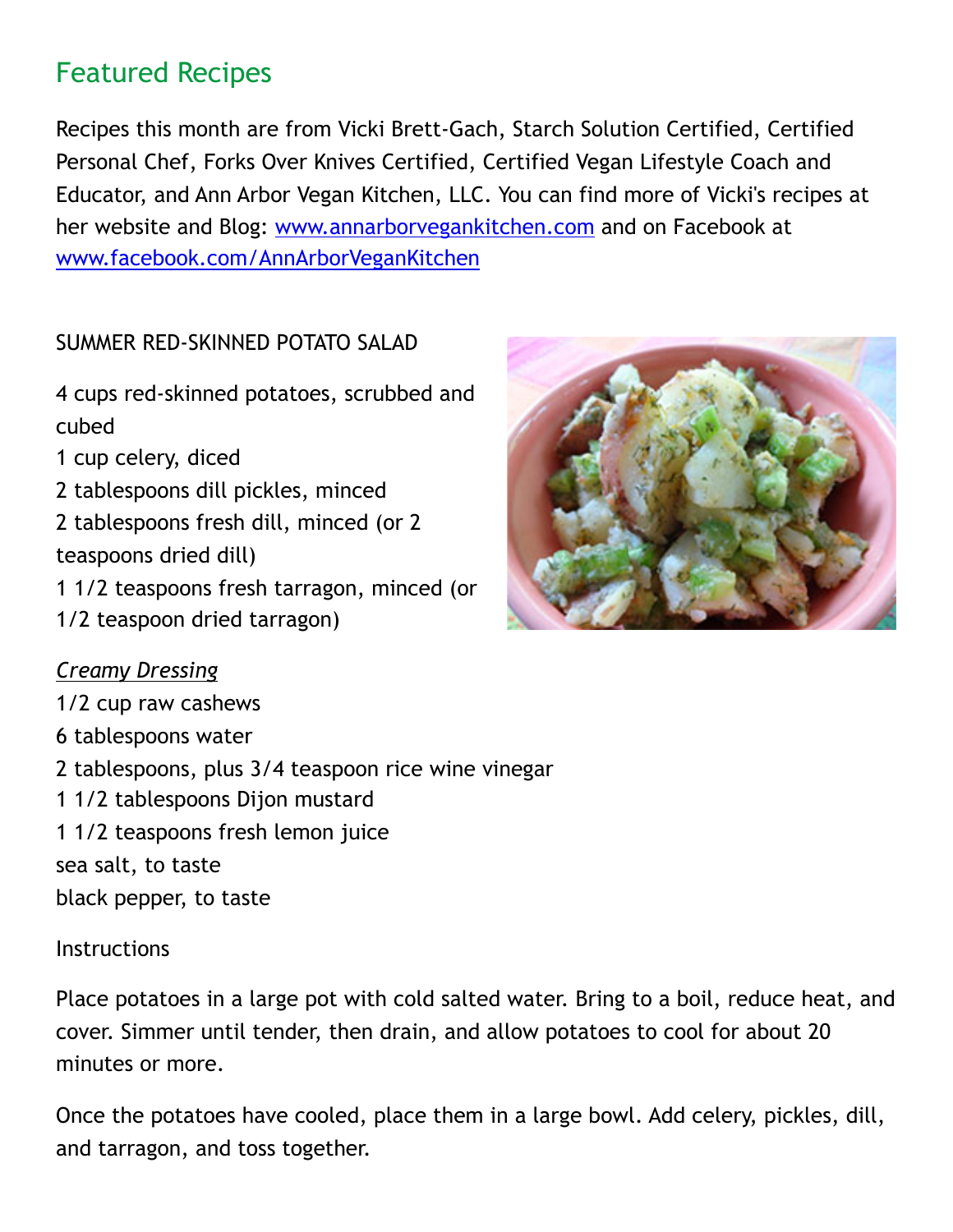*To make Creamy Dressing,* add cashews, water, lemon juice, rice wine vinegar, mustard, and salt and pepper to a high powered blender. Process on low, and gradually work up to high speed until mixture is completely smooth.

Pour dressing over the salad ingredients, and combine well. Serve immediately, or refrigerate and serve chilled.

## PITA BREAD PIZZAS

4 thick whole wheat pita bread squares (6 inches each), or mini rounds Pasta sauce, pizza sauce, or tomato sauce Red bell peppers, diced (raw, sautéed, or steamed) Vidalia onions, diced (raw, sautéed, or steamed) Zucchini, diced (raw, sautéed, or steamed) Fresh pineapple Ribbons of fresh basil Italian Seasoning (optional) Salt and black pepper, to taste



To serve: nutritional yeast or red pepper flakes (optional)

### **Instructions**

Preheat oven (or toaster oven) to 425 or 450 degrees.

Slice pita breads in half, lengthwise or diagonally. Place pita halves onto a baking sheet. Slather with a thick layer of pasta sauce.

Top the sauce generously with all the toppings of your choice. Sprinkle the pizzas with a touch of salt and pepper and/or Italian Seasoning. Bake for approximately 10 to 12 minutes, or until the edges begin to turn crispy and golden brown, and the center is hot and bubbling.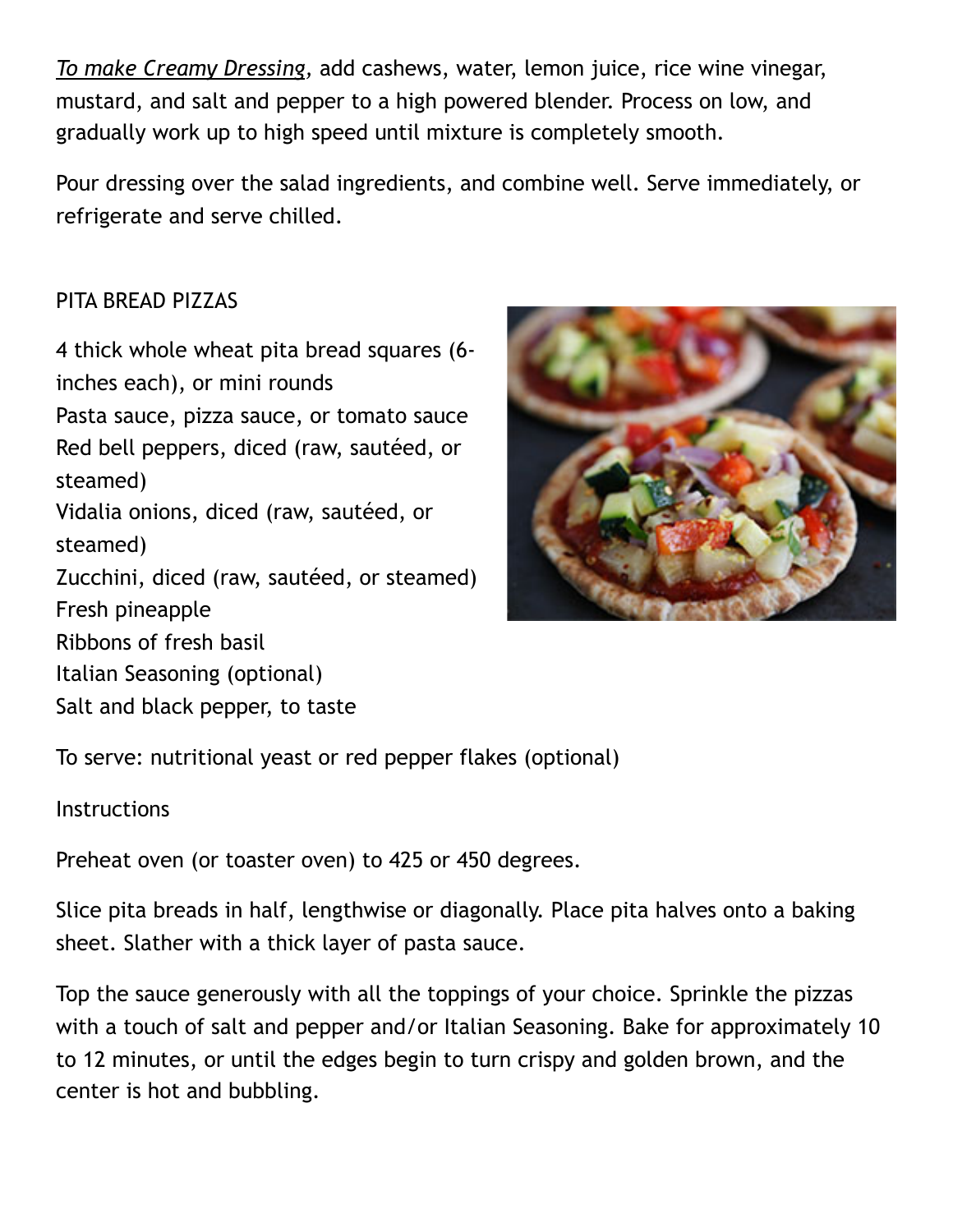Remove from oven, and serve hot. Top with nutritional yeast or red pepper flakes, if desired.

### RED CABBAGE AND MANGO SLAW

4 cups red cabbage, shredded 4 carrots, peeled and chopped or shredded 2 mangos, diced 3/4 cup fresh cilantro, chopped (or to taste) juice of 1 large lime, freshly squeezed splash or 2 of balsamic vinegar (to taste) sprinkle of kosher salt (optional) Baked marinated tempeh (optional)



#### **Instructions**

In a large bowl, mix together cabbage, carrots, mangos, and cilantro. Add lime juice, balsamic vinegar, and salt (if using), and toss completely. Add baked tempeh, if using. Taste for seasonings and adjust if needed.

Allow slaw to chill completely, and mix again very well just before serving.

DEEP CHOCOLATE BROWNIE BITES

*Makes about 20 (1-inch) brownies*

1/2 cup cocoa powder 2 teaspoons baking powder 3 tablespoons of unsweetened nondairy milk

1 teaspoon vanilla

- 15 Medjool dates, pitted
- 1/4 cup vegan chocolate chips (optional)